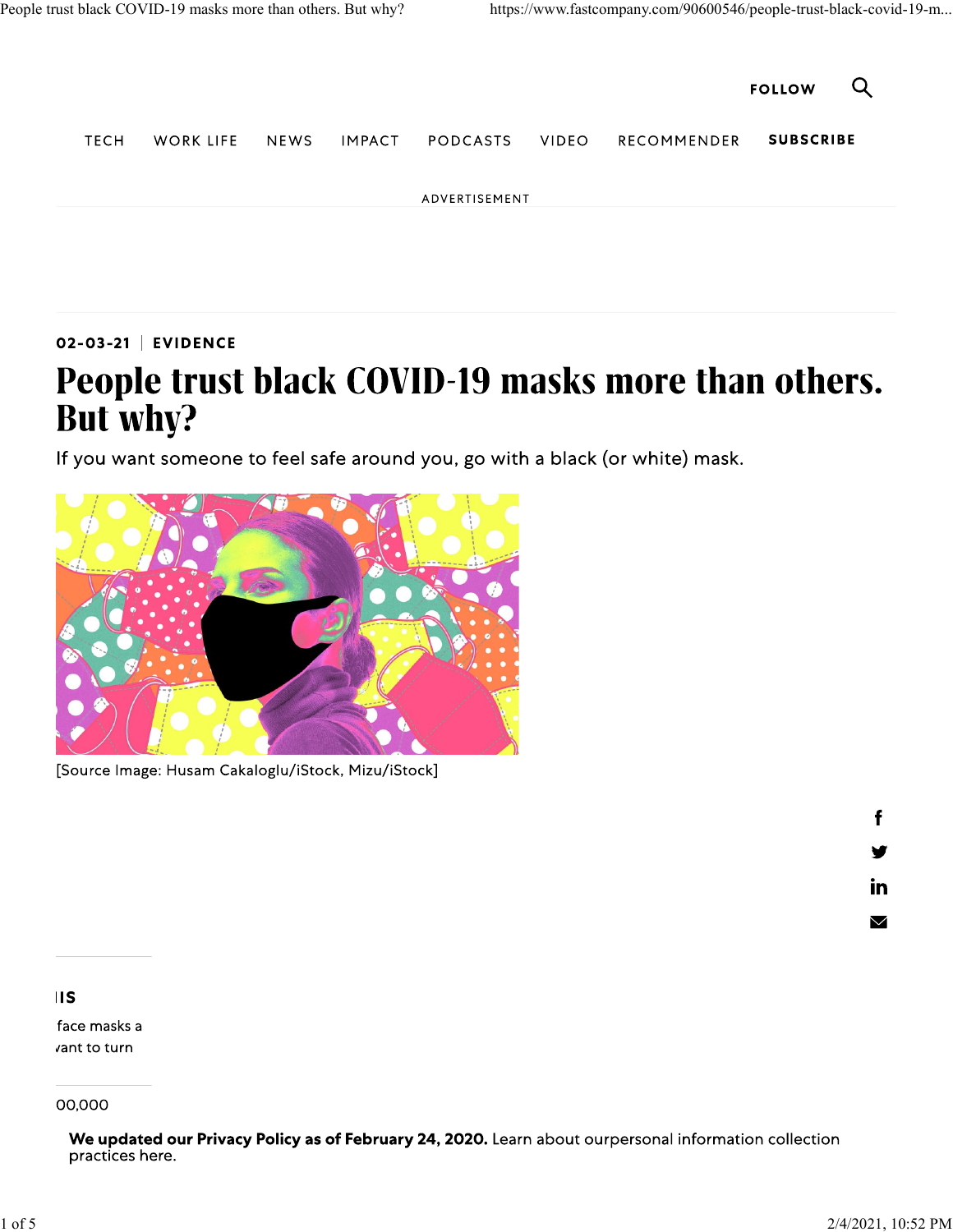

**TECH** WORK LIFE **NEWS IMPACT** PODCASTS **VIDEO RECOMMENDER SUBSCRIBE** 

Since COVID-19 struck, companies have made masks in every shape and size—ranging from the classic N95 respirator to clear masks for the hearing impaired to cloth masks in endless patterns and colors.

For safety, you should use an N95 respirator if you can source one, or even consider doubling your mask. But if you want people around you to feel safe, your best option is a black mask, according to research led by professor Cihan Cobanoglu at the University of South Florida Muma College of Business.

After testing around 4,500 subjects across the U.S. using Amazon's Mechanical Turk service, Cobanoglu found that black and white masks made you appear slightly safer, and slightly more attractive, than other options. (His team is sharing this data before it goes into a peer-reviewed publication in hopes of helping people during the pandemic.)

Cobanoglu's research is aimed primarily at the hospitality industry, and he says a restaurant or hotel looking to appease customers would be smart to take these findings to heart. But the research is also compelling because it deconstructs these strange, shifting social norms about PPE and what wearing it signifies to other people.

To run the study, Cobanoglu's team built a questionnaire. It started by asking subjects to picture themselves sitting in one of several public spaces, such as a bank, casino, or grocery store. Then, it showed a photo of one of many different people, wearing one of many different masks. Subjects then rated these people on all sorts of different categories—including gratitude, attractiveness, anxiety, and trust.

Many takeaways were encouraging. "A lot of people say masks make people ugly. You can't see people's smiles," says Cobanoglu. "What our research showed us is people don't care if they wore a mask or not—a person is of the same attractiveness in a mask or not. It doesn't make someone more handsome or ugly." Black and white masks did have slightly higher scores than blue surgical masks, colorful patterned masks, or clear masks. But for the most part, those differences were a wash. Wearing a mask shouldn't hurt your dating game.

As for perceived "trust" (or what you might think of as how safe you'd feel around someone during COVID-19 times), black masks edged out all other options by a slight margin in scoring, with white coming in close behind. If you change the weights for statistical significance, Cobanoglu isn't sure there's any benefit to a black mask over a white one. And while both colors edge out colored masks or patterns and blue masks by a nose, the difference in day-to-day perception between any of these options isn't so large that you should sweat it.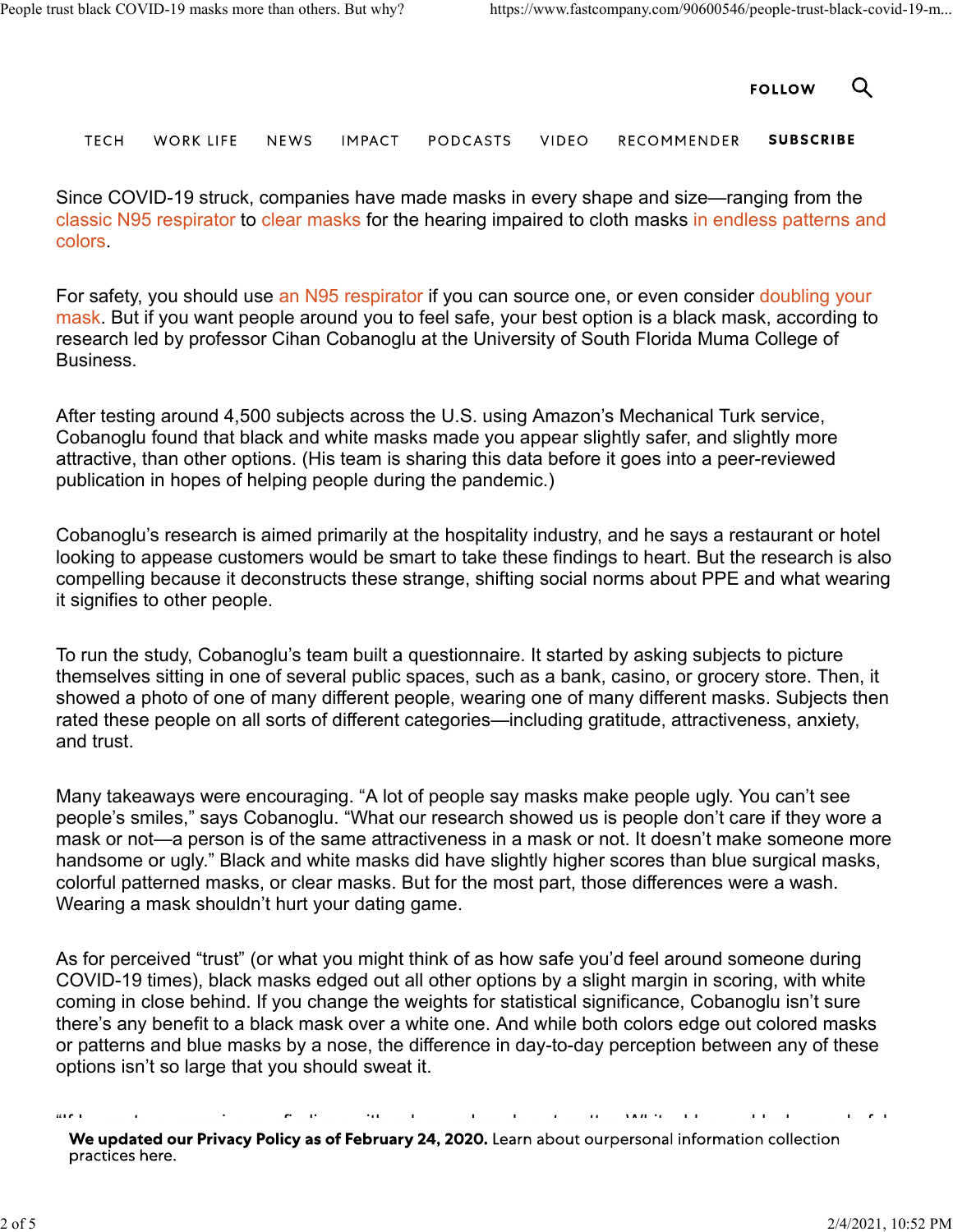|             | People trust black COVID-19 masks more than others. But why? |      |               |          |       | https://www.fastcompany.com/90600546/people-trust-black-covid-19-m |                  |   |
|-------------|--------------------------------------------------------------|------|---------------|----------|-------|--------------------------------------------------------------------|------------------|---|
|             |                                                              |      |               |          |       |                                                                    | <b>FOLLOW</b>    | Q |
| <b>TECH</b> | <b>WORK LIFE</b>                                             | NEWS | <b>IMPACT</b> | PODCASTS | VIDEO | RECOMMENDER                                                        | <b>SUBSCRIBE</b> |   |
|             |                                                              |      |               |          |       |                                                                    |                  |   |

[Photo: Lakshmiprasad S/iStock]

Indeed, the real red flag was with clear masks. While clear masks share your smile and have been championed by people with hearing impairments since they make it possible to read lips, Cobanoglu's research found that people trusted the safety of clear masks significantly less than other options. Clear masks scored 4% lower in trust and made subjects feel 5% less gratitude than other mask options.

"We always say people are the business—you need to see their face. Some restaurants in my area, in Florida, use invisible masks. I always disliked them for whatever reason. They look unsafe to me. They give me the impression they don't even protect," says Cobanoglu. His research proved this phenomenon out.

Still, the question remains, why did black and white masks score the highest in perceived safety? Cobanoglu says it's a topic rich for speculation. Perhaps black masks hide their folds better, appearing to be a better fit. Perhaps we think black makes for a less permeable, and more solid, object. As for white? "Maybe people think it's more pure," says Cobanoglu.

It's a perfect example of how our instincts around products aren't necessarily in line with efficacy. Because, of course, a mask's color doesn't make it any more or less safe. Its fit and materials are what matter.

"I came up with this research idea initially because I bought a bag of 50 blue surgical masks," says Cobanoglu. "I said to myself one day, 'You know, this black color looks better than blue. Maybe I should try a black one?'"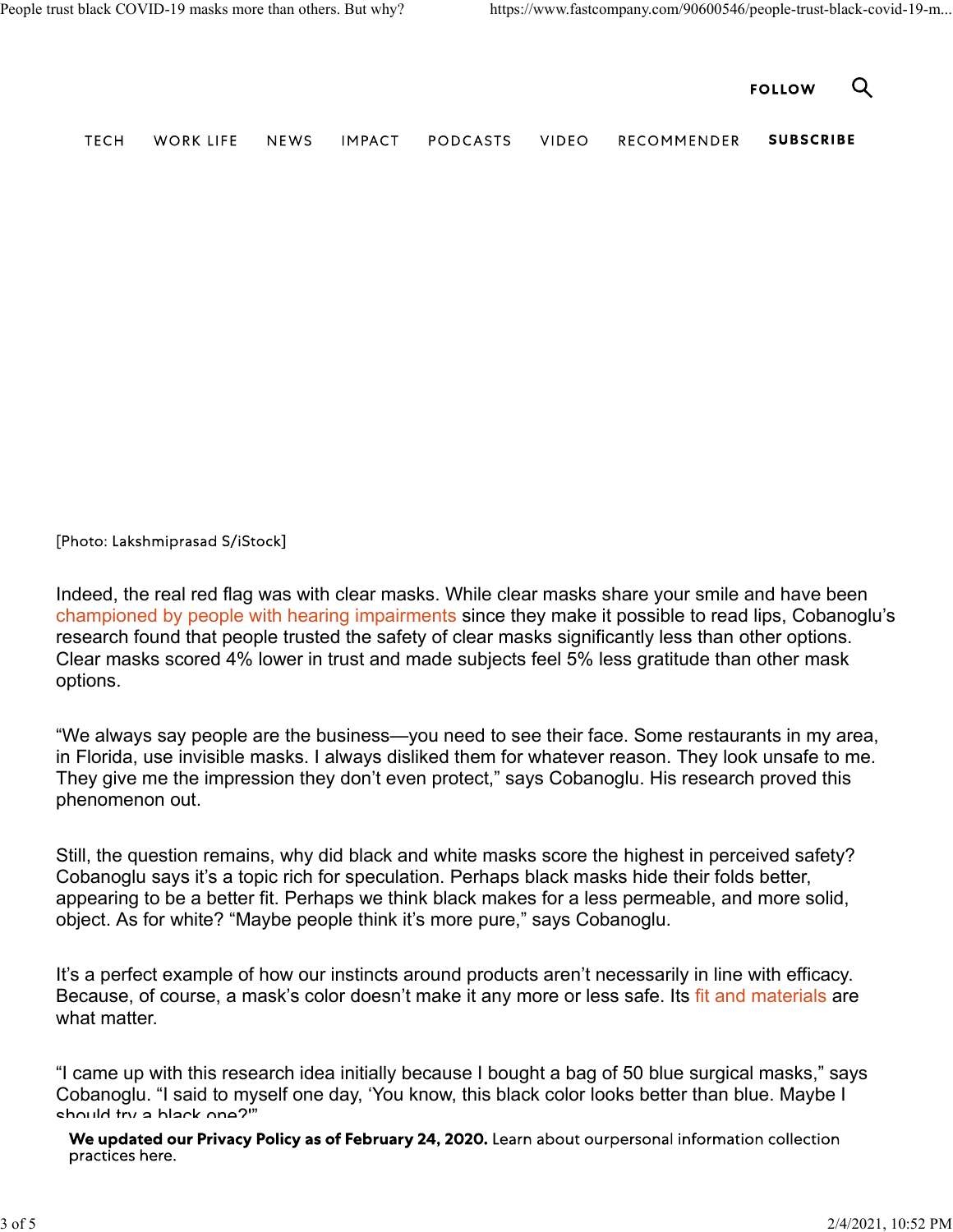

### **IMPACT**

Scientists have turned spinach into biological sensors that email environmental alerts

### **IMPACT**

These drones will deliver the COVID-19 vaccine so it stays cold

#### **IMPACT**

How to build the city of the future, according to Ikea's innovation lab

## **NEWS**

#### **NEWS**

23andMe is going public and, yes, Richard Branson is involved

## **NEWS**

Cheating in plain sight: Big, well-known companies are more likely to commit financial fraud

#### **NEWS**